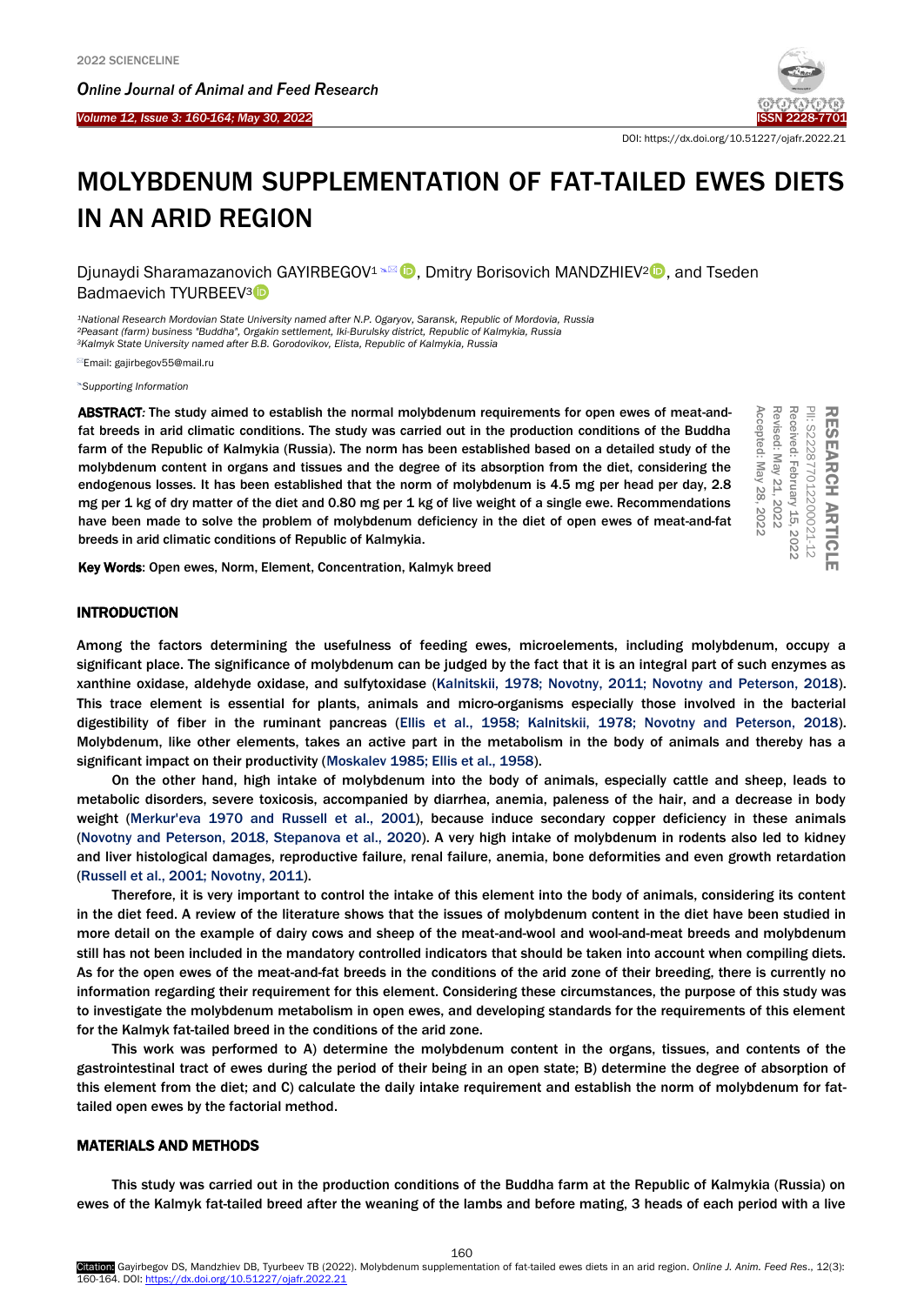weight of 55-57 kg. During the experiment, the animals were kept in individual cages, feeding was carried out according to the recommended standards of the Russian Academy of Agricultural Sciences (RASKhN) [\(Kalashnikov et al. 2003\),](#page-4-0)  considering the chemical composition of local feeds.

The composition of the diet of open ewes included grass of herb-bunchgrass pasture (3.5 kg), alfalfa hay (0.3 kg), barley (0.1 kg), table salt (11 g), copper sulfate (29 mg), zinc sulfate (124 mg), manganese sulfate (58 mg) and cobalt chloride (1.8 mg). The feed contained 3.193 mg of molybdenum.

To study the molybdenum content in organs, tissues, and in the whole body, on the day of the end of each balance experiment, 3 heads of sheep were slaughtered after the weaning of the lambs and before mating. At that time, the mass of organs, tissues, and contents of the digestive tract of sheep was determined. In those samples, the concentration of molybdenum was determined on an atomic absorption spectrometer.

The factorial method was used to calculate the requirement of molybdenum in open ewes:

1. Based on the data on the concentration of molybdenum in organs and tissues and the contents of the digestive tract, the total content of this element in the body was determined;

2. The amount of molybdenum that is deposited during the idle period of ewes and per day was determined;

3. Endogenous molybdenum losses were determined with feces according to [Bell et al. \(1964\); Udris and](#page-4-0) Neiland (1976), and the losses with urine were calculated directly;

4. The daily deposition of molybdenum in the body of ewes and endogenous losses with feces and urine were summed up and based on this, the true daily total requirement for this element was established;

5. According to the results of balance experiments, considering endogenous losses in feces, the true digestibility of molybdenum from diets was revealed as a percentage using the following formula:

 $D = \frac{I - (E - En)}{I}$  $\frac{(-EH)}{I}$  X 100

Where: D is the true digestibility of the element (%); I is the intake of the element with the diet (mg); E is the excretion of an element with feces (mg); En is the endogenous excretion of an element with feces (mg);

6. The established total true requirement was divided by the percentage of true absorption and, as a result, the recommended amount of the element that should be contained in the diet was obtained.

## Statistical analysis

The digital material of the experiments was processed biometrically according to E.K. Merkureva's method [\(Merkureva 1970\)](#page-4-0) on a computer using the program "Statistics" version -2.6. The results obtained were studied and compared by the group method. The difference in mean scores between groups was considered significant at the level of probability (P=0.05) determined by Student's t-test.

#### Ethical approval

The work was carried out in accordance with the passport of scientific directions of the Department of Animal Science named after Professor S.A. Lapshin National Research Mordovian State University named after N.P. Ogaryov on the topic "Optimization of feeding of highly productive animals and poultry using digital technologies in the development of resource-saving technologies for the production of livestock and poultry products", Ogaryova, protocol No. 5 of 08/20/2018).

#### RESULTS AND DISCUSSION

The results of the study showed that the Kalmyk fat-tailed open ewes fed dietary molybdenum of 2.86-2.82 mg, daily (Table 1). Out of this amount of the element, 60.14% or 1.72 mg per day was absorbed by open ewes after the weaning of the lambs (Table 1). During the idle period, the absolute value of molybdenum absorption decreased by 0.08 mg, and the relative value decreased by 1.99%. Molybdenum excretion in fat-tailed open ewes mainly occurred through the gastrointestinal tract and in small amounts (0.24-0.22 mg/day) through the kidneys.

The main mass of endogenous molybdenum was excreted from the body in the urine by open ewes of the Kalmyk fat-tailed breed. It should be noted that the total loss of this element during the idle period of fat-tailed ewes did not change significantly and remained at the level of 1.50-1.52 mg, and the deposition in the body decreased slightly from 1.36 to 1.30 mg. In our studies, it was found that the idle period of ewes had a significant effect on the distribution and concentration of molybdenum in their tissues and organs (Table 2). Thus, the concentration of this element in the blood of ewes after the weaning of the lambs was 1.68 mg/kg, and by the mating period, it increased by 2 times reaching up to 3.40 mg/kg (P<0.001). Due to an increase in the concentration of molybdenum, its total amount in the blood also increased by 2.3 times or from 5.77 mg to 13.20 mg (P<0.05).

Of all the tissues of open ewes, bone tissue (81.81-81.769 mg/kg) and skin with wool (15.194-25.721 mg/kg of raw tissue) had the highest concentration of molybdenum (P<0.05). At the same time, it should be noted that if the concentration of molybdenum during the idle period in the bone tissue remains at the same level (Bell et al., 1964), then in the skin with wool, it increases by 1.7 times (P<0.001) as it follows from the current study (Table 2). Then the tissues can be arranged in descending order by molybdenum content in the following way: nerve tissue, muscle tissue, peri-renal adipose tissue, internal adipose tissue. The smallest amount of molybdenum (0.145-0.100 mg/kg) is contained in the fat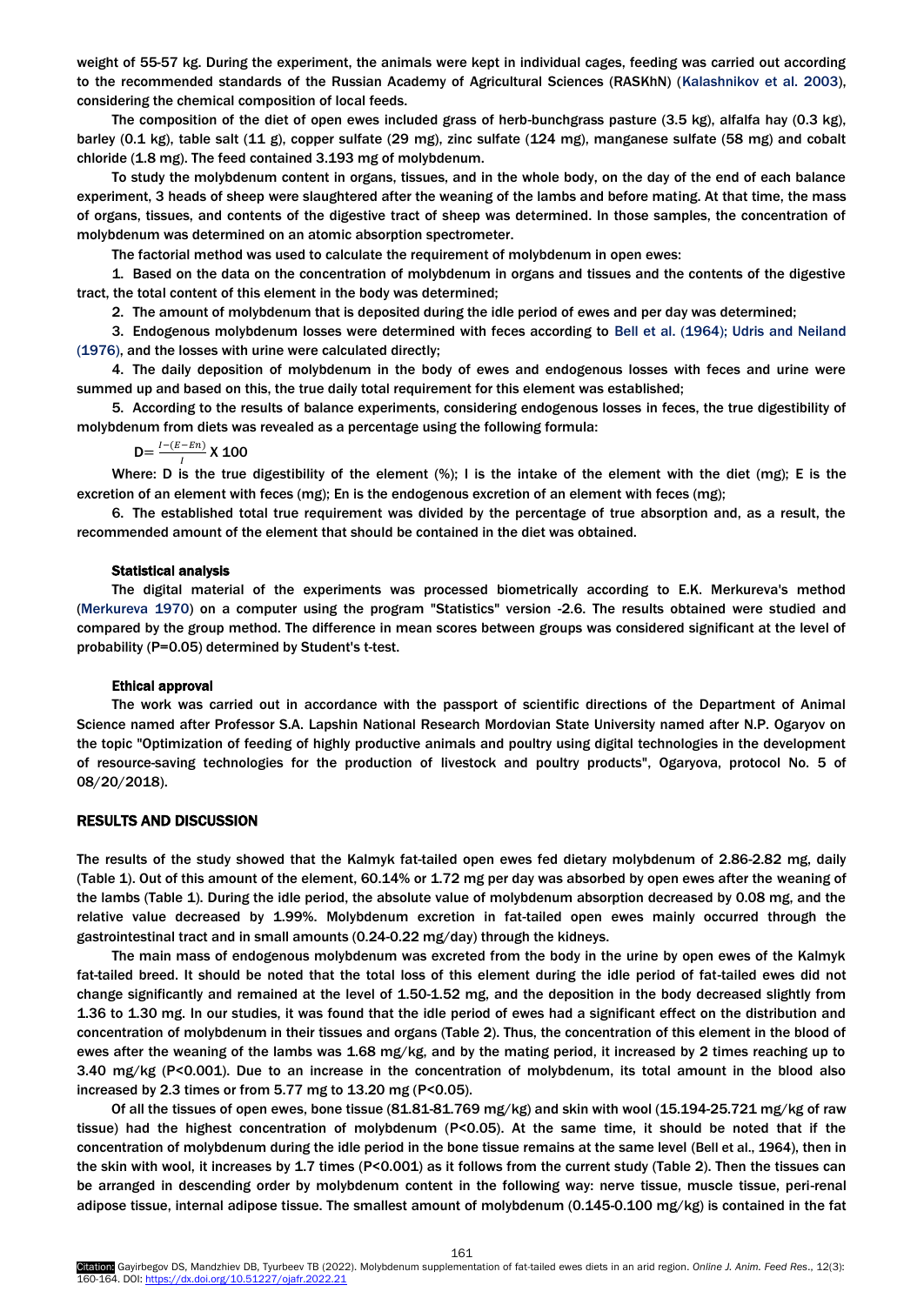tail. By the mating period of fat-tailed ewes the concentration of the element in the tongue increased by 19.8% (P>0.05), by 2.5 times in the udder (P>0.001) and in the uterus, on the contrary, it decreased by 5.7% (P>0.05).

The total molybdenum content in the muscle tissue increased by 1.4 times by the mating period of ewes (P<0.001), while in the bone tissue it increases by 6.2% (P<0.001), in the skin with wool by 1.7 times (P<0.001), in the internal fat by 2 times (P<0.05), in the perirenal fat by 1.6 times (P>0.05), and in the brain by 1.2 times (P<0.05). At the same time, it should be noted that during the idle period, the absolute molybdenum content in the fat and udder did not change significantly, in the tongue it decreased by 26.6% (P>0.05), and in the uterus, on the contrary, it increased by 2.4% (P>0.05).

Conducted studies have also shown that molybdenum is unevenly distributed in the internal organs of open ewes of the meat-and-fat breed. It was found that out of the internal organs the highest concentration of this element was contained in the liver. The liver contains from 25.128 to 28.853 mg of the element/kg of raw tissue, which indicates the active participation of molybdenum in the metabolic processes of the body of open ewes. At the same time, the total amount of molybdenum in this organ also increases.

Of the other internal organs, the spleen also has a high concentration of this element (10.678-43.460 mg/kg). The concentration of molybdenum in it is 3.9 and 17.3 times higher than in the heart, 6.2 and 25.4 times higher than in the lungs, and 10 and 32.5 times higher than in the kidneys. As for the total amount of the element, the internal organs can be arranged in descending order as follows: liver (20.00-22.50 mg), spleen (0.903-4.204 mg), lungs (0.885-0.973 mg), heart (0.619-0.624 mg), and kidneys (0.102-0.135 mg). The absolute amount of the element in the heart during the idle period of the ewes does not change significantly. In the lungs, it increases by 9.9%. In the liver, the dynamics of this indicator is also 12.5% mg. The absolute amount of molybdenum in the kidneys of ewes during the study period increased by 32.3%, and in the spleen by 4.6 times (Table 2). Our studies have also shown that the amount of this element in the walls of the digestive tract of meat-and-fat open ewes is also subject to fluctuations. Of all the departments of the stomach, the manifold walls had a higher concentration of molybdenum (25.494-37.760 mg/kg), and the concentration in the abomasum walls was low (1.547-1.910 mg/kg). It should be noted that during the idle period, the concentration of the element in the manifold increases by 1.5 times (p <0.05), and in abomasum by 1.2 times (P<0.05). The remaining sections of the gastrointestinal tract of open ewes can be arranged in the descending order by molybdenum content: large intestine (13.811-17.676 mg/kg), rumen (5.499-6.692 mg/kg), small intestine (2.857-6.393 mg/kg), honeycomb stomach (2.016-3.051 mg/kg) and abomasum (1.547-1.910 mg/kg).

In all parts of the gastrointestinal tract of ewes, the absolute amount of molybdenum increased during the idle period, and its maximum content was observed in the large intestine (16.015 - 18.550 mg) and the walls of the rumen (5.596-8.130 mg). Low content of this element was observed in the honeycomb stomach (0.312-0.433 mg) and abomasum (0.729-0.767 mg) (P>0.05). Our studies also showed that the accumulation of molybdenum in the contents of the digestive tract of fat-tailed open ewes has differences. Thus, the concentration of this element during the studied period increases by 1.5 times in the chyme of the rumen (P<0.05), by 5.4% in the chyme of the honeycomb stomach (P>0.05), by 10.8% in the chyme of the manifold (P<0.05), by 5.4% in the chyme of the honeycomb stomach (P>0.05), by 22.7% in the chyme of the abomasum (P<0.05), by 5.4% in the chyme of the honeycomb stomach (P<0.05), by 2.3 times in the chyme of the small intestine (P<0.001) and by 2.8 times in the chyme of the large intestine (P<0.01).

Of the total absolute amount of molybdenum contained in the chyme, the main share (74.90-77.90%) falls on the rumen, 10.2-13.0% on the chyme of the large intestine, and 8.4-10.0% on the chyme of the small intestine. The absolute molybdenum content in the body of ewes after the weaning of the lambs was 805.12 mg, and by the mating period, it was increased by 25.4%, and reached up to 1010.32 mg.

As a result of our study, it was found that the absolute deposition of molybdenum in the body of ewes during the idle period increased from 805.12 to 1010.32 mg or by 1.25 times, i.e. during this period, 205.12 mg of molybdenum was deposited in their body. At the same time, the daily deposition of the element equals 2.28 mg (Table 3). Calculations also showed that the true molybdenum requirement for open ewes of the meat-and-fat breed with a live weight of 55-57 kg equaled 2.62 mg per 1 head per day to ensure their normal functioning and obtain high gains (Table 3).

| <b>Table 1 - The absorption of molybdenum from the diet by open ewes, mg</b> |                                     |                           |  |  |  |  |
|------------------------------------------------------------------------------|-------------------------------------|---------------------------|--|--|--|--|
| <b>Indicators</b>                                                            | Ewes after the weaning of the lambs | <b>Ewes before mating</b> |  |  |  |  |
| Taken with food and water, mg                                                | $2.86 \pm 0.02$                     | $2.82 + 0.01$             |  |  |  |  |
| Excreted with feces total, mg                                                | $1.26 + 0.03$                       | $1.30+0.02$               |  |  |  |  |
| incl. endogenous losses, mg                                                  | $0.12 + 0.01$                       | $0.12 + 0.01$             |  |  |  |  |
| Visible absorption, mg                                                       | $1.60 + 0.02$                       | $1.52 + 0.01$             |  |  |  |  |
| True absorption, mg                                                          | $1.72 + 0.01$                       | $1.64 + 0.01$             |  |  |  |  |
| True absorption, %                                                           | $60.14 \pm 0.53$                    | 58.15±0.07                |  |  |  |  |
| Excreted in urine, mg                                                        | $0.24 \pm 0.01$                     | $0.22 \pm 0.01$           |  |  |  |  |
| Total excreted, mg                                                           | $1.50 + 0.02$                       | $1.52 + 0.01$             |  |  |  |  |
| Retained in the body, mg                                                     | $1.36 + 0.01$                       | $1.30 + 0.01$             |  |  |  |  |
| Percentage of the amount taken                                               | $47.55 \pm 0.50$                    | $46.10+0.11$              |  |  |  |  |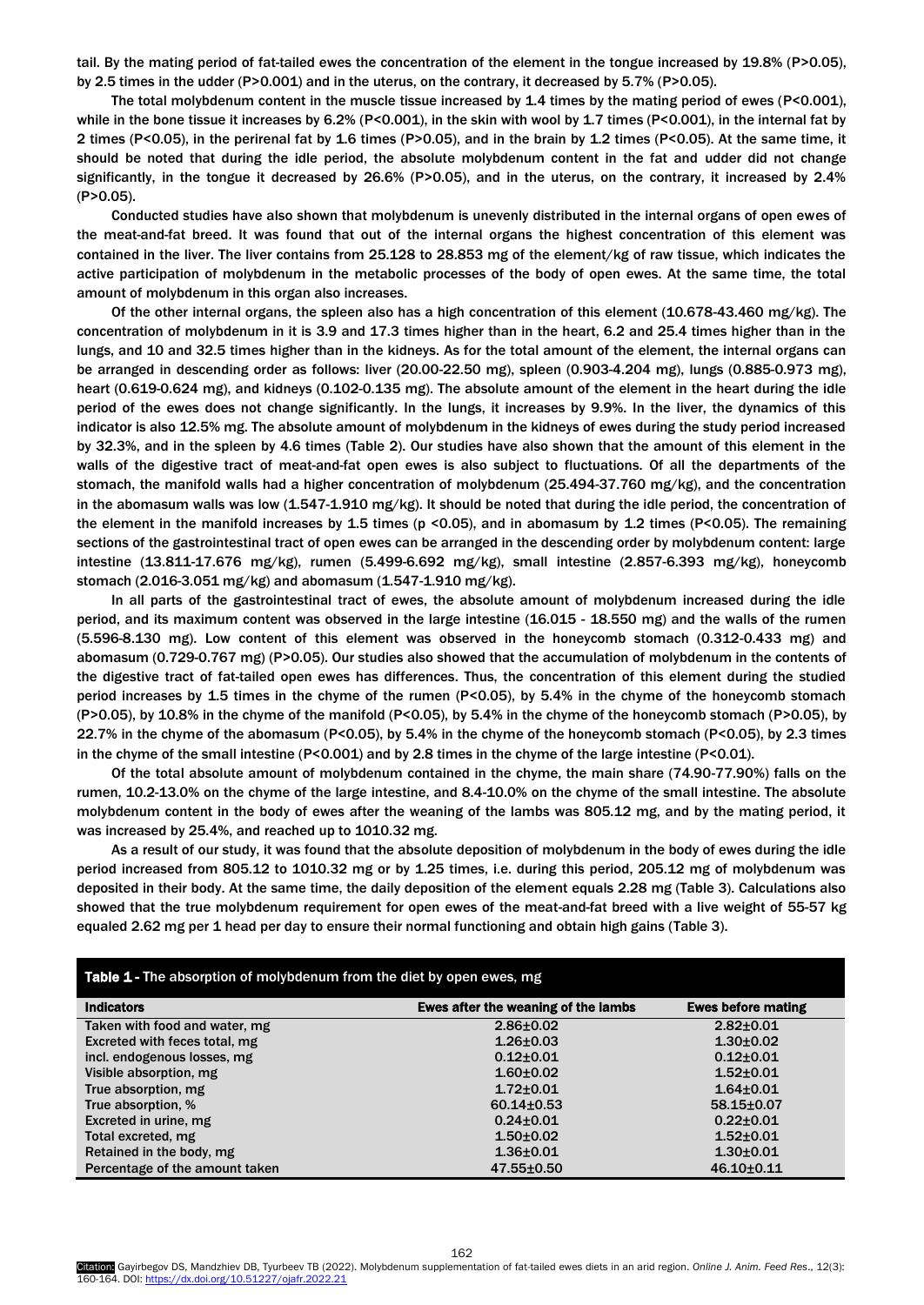Table 2 - The molybdenum content in the tissues and organs of open ewes, mg

|                                                                      | Concentration, mg/kg                             |                              | The total amount, mg                             |                              |  |
|----------------------------------------------------------------------|--------------------------------------------------|------------------------------|--------------------------------------------------|------------------------------|--|
|                                                                      |                                                  | <b>Idle periods</b>          |                                                  | <b>Idle periods</b>          |  |
| <b>Indicators</b>                                                    | <b>Ewes after the</b><br>weaning<br>of the lambs | <b>Ewes before</b><br>mating | <b>Ewes after the</b><br>weaning<br>of the lambs | <b>Ewes before</b><br>mating |  |
| <b>Blood</b>                                                         | $1.68 + 0.19$                                    | $3.40\pm0.14$ <sup>*</sup>   | $5.77 \pm 0.29$                                  | 13.20±0.07***                |  |
| Muscle tissue                                                        | $4.83{\pm}0.06$                                  | $6.305 \pm 0.12$             | 80.10±0.67                                       | 116.55±0.04***               |  |
| <b>Bone tissue</b>                                                   | $81.81 + 3.34$                                   | 81.769+2.89                  | 529.80+2.12                                      | 563.00+2.51                  |  |
| Leather with the wool coat                                           | 15.194±0.22                                      | 25.721±0.44***               | 94.13±0.94                                       | 162.00±1.73***               |  |
| Internal fat                                                         | $0.428 + 0.01$                                   | $0.654 \pm 0.03$             | $0.218 + 0.03$                                   | $0.443 \pm 0.02$ *           |  |
| <b>Pararenal fat</b>                                                 | $1.512 + 0.12$                                   | $0.928 + 0.01$               | $0.119 + 0.02$                                   | $0.190 + 0.03$               |  |
| <b>Fat tail</b>                                                      | $0.145 \pm 0.03$                                 | $0.100 + 0.05$               | $0.55 + 0.03$                                    | $0.530 + 0.01$               |  |
| <b>Brain</b>                                                         | $5.960 \pm 0.20$                                 | $6.923 \pm 0.07$             | $0.803 \pm 0.03$                                 | $0.955 \pm 0.03*$            |  |
| Tongue                                                               | 3.398±0.37                                       | 4.070±0.06*                  | $0.365 \pm 0.02$                                 | $0.268 + 0.03$               |  |
| <b>Heart</b>                                                         | $2.738 + 0.25$                                   | $2.504 \pm 0.10$             | $0.619 + 0.06$                                   | $0.624 \pm 0.03$             |  |
| Lungs                                                                | $1.704 \pm 0.04$                                 | $1.708 + 0.03$               | $0.885 + 0.05$                                   | $0.973 + 0.02$               |  |
| Liver                                                                | 25.128±1.75                                      | 28.853±0.42                  | 20.00±0.80                                       | 22.50±0.16                   |  |
| Kidneys                                                              | $1.065 \pm 0.02$                                 | $1.338 + 0.09$               | $0.102 \pm 0.02$                                 | $0.135 \pm 0.02$             |  |
| <b>Spleen</b>                                                        | 10.678±0.51                                      | 43.460±1.66                  | $0.903 \pm 0.02$                                 | $4.204 \pm 0.08$             |  |
| <b>Uterus</b>                                                        | $5.142 + 0.17$                                   | $4.854 \pm 0.13$             | $0.592 \pm 0.02$                                 | $0.606 \pm 0.03$             |  |
| <b>Udder</b>                                                         | $1.185 + 0.08$                                   | $3.00 \pm 0.19$ ***          | $0.258 + 0.03$                                   | $0.268 + 0.03$               |  |
| Rumen                                                                | $5.499 \pm 0.18$                                 | $6.692 \pm 0.04$             | $5.596 \pm 0.08$                                 | $8.130 \pm 0.03$             |  |
| Honeycomb stomach                                                    | $2.016 \pm 0.06$                                 | $3.051 \pm 0.07$             | $0.312 \pm 0.03$                                 | $0.433 \pm 0.03$             |  |
| <b>Manifold</b>                                                      | 25.494±1.06                                      | 37.760±1.30*b                | $4.318 + 0.02$                                   | $7.160 + 0.03$               |  |
| Abomasum                                                             | $1.547 \pm 0.07$                                 | $1.910+0.02**$               | $0.755 \pm 0.03$                                 | $0.907 \pm 0.03$             |  |
| <b>Small intestine</b>                                               | $2.857 + 0.11$                                   | $6.393 + 0.09$               | $3.702 \pm 0.04$                                 | 7.990±0.04                   |  |
| Large intestine                                                      | $13.811 \pm 0.18$                                | 17.676±0.32                  | $16.015 \pm 0.01$                                | 18.550±0.07                  |  |
| Contents of the rumen                                                | $5.277 \pm 0.14$                                 | 10.323±1.14*                 | 30.560±0.03                                      | 60.42±0.06                   |  |
| Contents of the honeycomb stomach                                    | $0.764 \pm 0.04$                                 | $0.807 \pm 0.02$             | $0.277 \pm 0.03$                                 | $0.266 \pm 0.03$             |  |
| Contents of the manifold                                             | $3.956 \pm 0.38$                                 | $4.383 \pm 0.10$             | $0.776 \pm 0.03$                                 | $0.950 \pm 0.04$             |  |
| Contents of the abomasum                                             | $0.811 \pm 0.03$                                 | $0.995 \pm 0.04$             | $0.275 \pm 0.02$                                 | $0.313 \pm 0.05$             |  |
| <b>Contents of the small intestine</b>                               | $4.083 \pm 0.08$                                 | 9.567±0.12***                | $3.305 \pm 0.04$                                 | $8.13 \pm 0.03$              |  |
| Contents of the large intestine                                      | 7.589±0.23                                       | 21.310±1.68**                | $4.015 \pm 0.05$                                 | $10.52 \pm 0.04$             |  |
| Total                                                                |                                                  |                              | 805.12                                           | 1,010.32                     |  |
| * P<0.05; **P<0.01; *** P<0.001; a the lowest result; b the highest. |                                                  |                              |                                                  |                              |  |

## Table 3 - The daily molybdenum requirement for open ewes and the molybdenum norm in diets, (mg)

| <b>Indicators</b>                                               |                                    | <b>Ewes after the weaning</b><br>of the lambs | <b>Ewes before</b><br>mating |
|-----------------------------------------------------------------|------------------------------------|-----------------------------------------------|------------------------------|
| Total molybdenum content in the body                            |                                    | 805.12                                        | 1010.32                      |
| Total deposition of molybdenum in the body<br>during the period |                                    |                                               | 205.12                       |
| Daily deposition of molybdenum                                  |                                    |                                               | 2.28                         |
| <b>Endogenous losses</b>                                        | with feces                         | 0.12                                          | 0.12                         |
|                                                                 | with urine                         | 0.24                                          | 0.22                         |
|                                                                 | total                              | 0.36                                          | 0.34                         |
| True daily molybdenum requirement                               |                                    |                                               | 2.62                         |
| True digestibility from the diet, %                             |                                    |                                               | 58.15                        |
|                                                                 | per 1 head                         |                                               | 4.50                         |
| The actual daily norm in the diet                               | per 1 kg of dry matter of the diet |                                               | 2.80                         |
|                                                                 | per 1 kg of live weight            |                                               | 0.80                         |

The studies on the ewes of the Kalmyk fat-tailed breed in the arid zone conditions were carried out for the first time. The limited studies have been conducted on effect of dietary molybdenum in sheep [\(Bampidis et al., 2019\);](#page-4-0) therefore, the information about the rationing of molybdenum for ewes of the meat-fat direction of productivity was not found among the scientific studies published to the moment. It makes it impossible to give a comparative assessment of the obtained results.

## **CONCLUSION**

Thus, based on the data on the molybdenum concentration in the organs and tissues of open ewes of meat-and-fat breeds, it can be concluded that the content of this element increases both, the molybdenum concentration in the organs